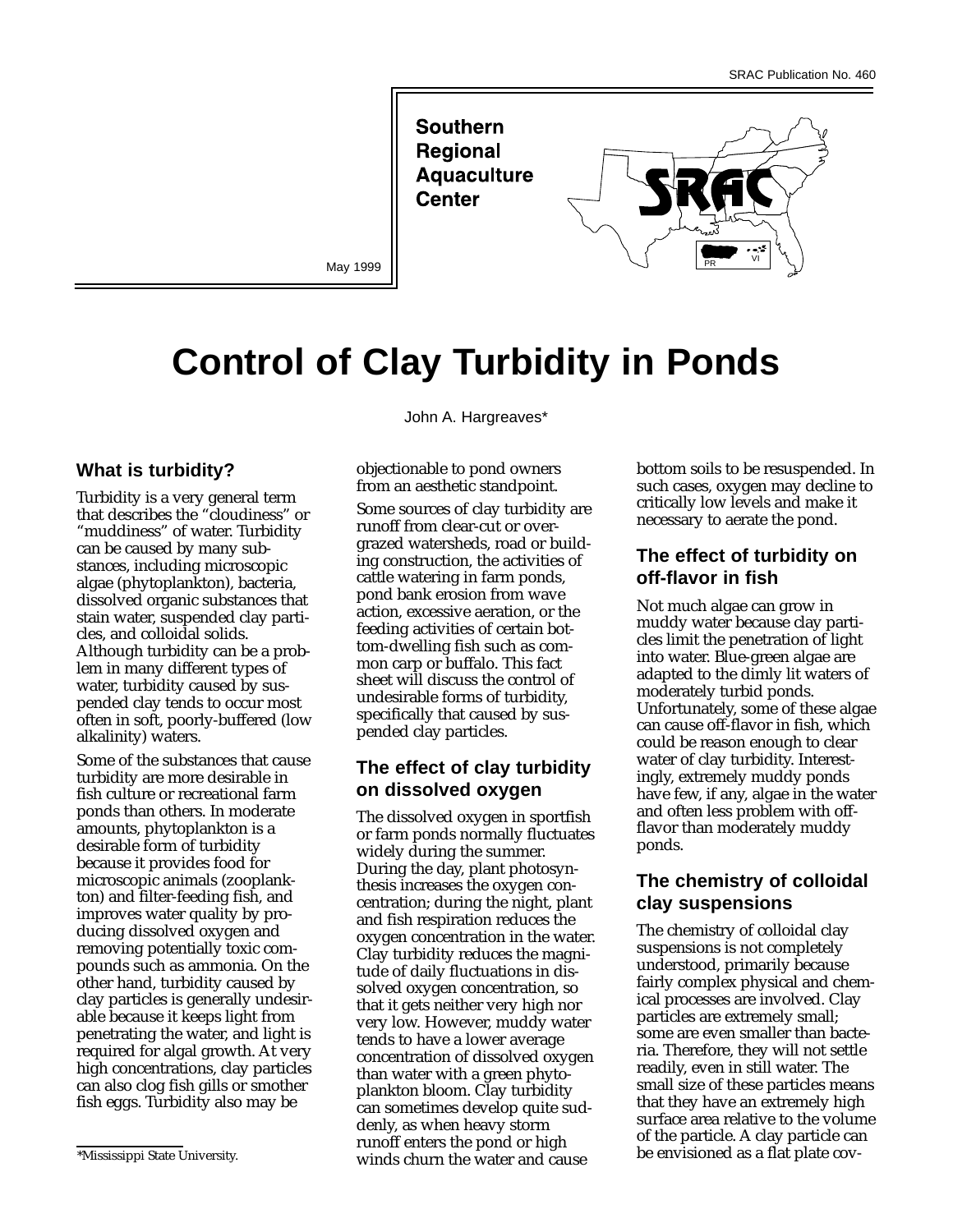ered with a negative electrical charge that attracts the positive ions in water. Positive ions that are immediately adjacent to the clay particle are said to be "adsorbed," while others that are farther away are less strongly attracted. In water, negatively charged clay particles are surrounded by clouds of positively charged ions. When these particles, surrounded by their ion clouds, come close to each other they are repulsed, much the same way similar poles of two magnets will repel each other (Fig. 1). The cumulative effect of the repulsion of a huge number of small particles prevents their aggregation into larger, heavier particles that would settle more readily. Taken together then, the extremely small size of clay particles and the surface electrical charge explain how particles remain in suspension.

## **Flocculation and coagulation**

Flocculation is a way of controlling clay turbidity by adding substances to water that facilitate the formation of bridges between particles (Fig. 2), allowing them to combine into groups of small particles called "flocs" (Fig. 3). Metal salts make good flocculants, depending on pH. These hydrolyzed metal compounds destabilize colloids by shrinking the layer of positively charged ions surrounding clay particles, which increases the attraction of one particle to another (coagulation). Hydrolyzed metals also can be adsorbed onto the surfaces of clay particles and create bridges to other particles (flocculation). As these particles begin to settle, they ensnare other particles, become progressively heavier, and settle much more readily from suspension.

In general, the effectiveness of coagulants increases with the charge on the metal ion. The sodium  $(Na<sup>+</sup>)$  in sodium chloride (NaCl) is not a very effective coagulant. The calcium  $(Ca^{2+})$  in gypsum  $(CaSO<sub>4</sub>)$  is more effective because it carries  $a + 2$  charge. The aluminum  $(A1^{3+})$  in alum and the ferric-iron  $(Fe^{3+})$  in ferric sulfate are more effective yet because



*Figure 1. Small clay particles remain in suspension because they have the same surface charge and repel each other when they get too close.*



*Figure 2. Coagulants (CG) such as alum form bridges between particles.*



*Figure 3. Adding coagulants to turbid water causes particles to aggregate into "flocs," which settle out more readily than individual particles.*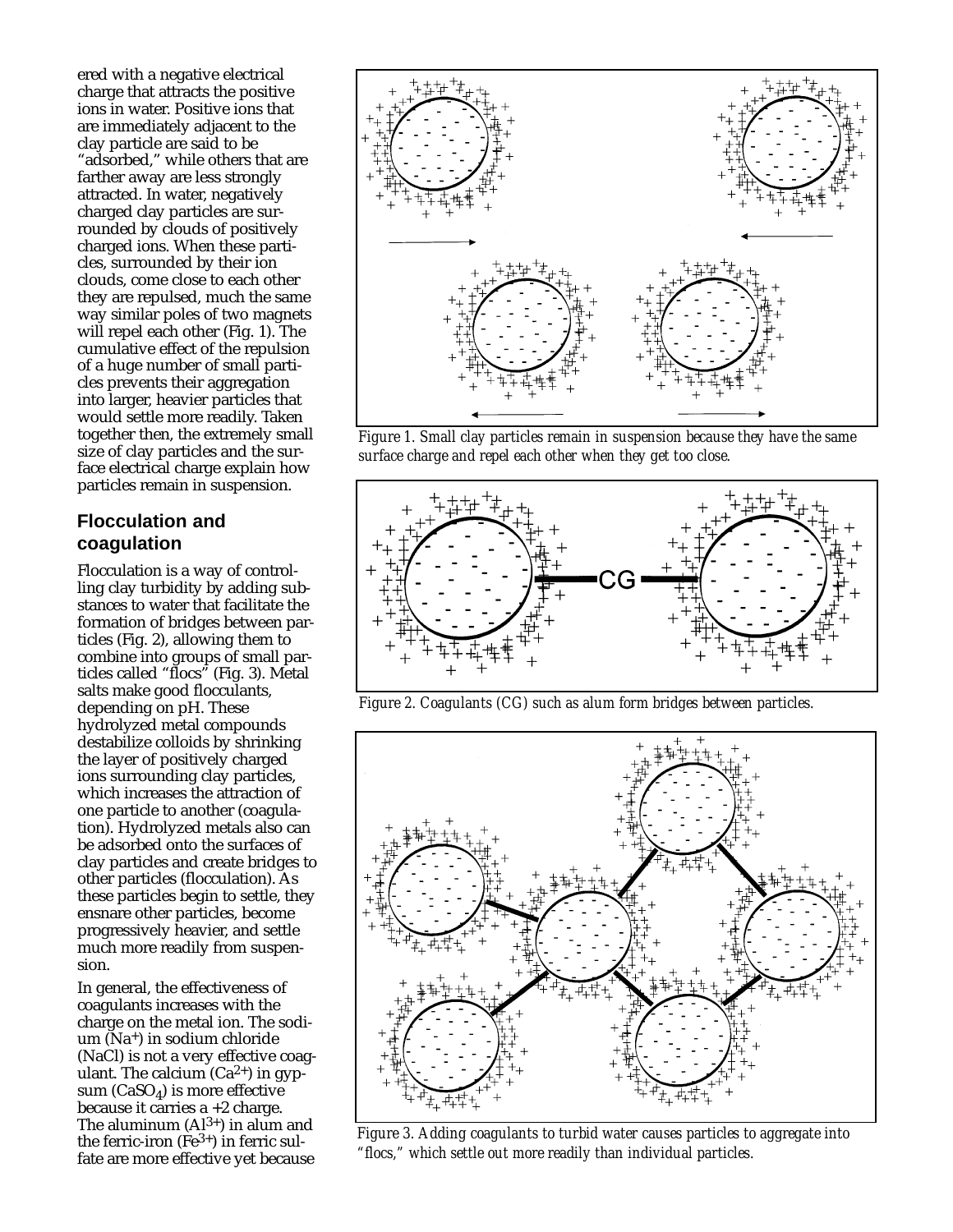they carry a +3 charge. Some companies now manufacture various synthetic "polyelectrolytes," which are large, long-chained molecules with even more charge than the metal salt coagulants listed here.

#### **Alum**

One of the most effective coagulants is alum, or aluminum sulfate, which has been used to clarify muddy waters since the time of the early Egyptians (2000 B.C.). Although alum is not always available from farm supply businesses, many companies selling industrial chemicals will carry it. A dose of 15 to 25 mg/L (150 to 250 pounds per acre) should be sufficient to remove the turbidity from most waters (Fig. 4). Use the lower concentration for moderately turbid (less than 12-inch visibility) waters and the higher concentration for highly turbid (less than 6-inch visibility) waters. Alum makes water more acidic. In ponds with low alkalinity (less than 20 mg/L as  $CaCO<sub>3</sub>$ ) it can reduce water pH to levels that may affect fish growth and survival. In low alkalinity ponds, add  $1/2$  part hydrated lime for every part of alum applied in order to maintain proper pH.

Apply alum in calm weather because excessive turbulence will slow the settling of the flocs. The key to success with alum is to thoroughly and quickly mix the coagulant with the water. This can be accomplished by releasing a mixture of 10 parts water to 1 part alum into the prop wash of a boat as it is driven back and forth around the pond. Or, a slurry of alum and water can be spread over the pond surface. In ponds equipped with aerators, releasing a slurry of alum and water in front of the aerator will distribute it quickly. Wear a particle (dust) mask when mixing the dry chemical with water. If the dose is sufficient, water should be noticeably clearer within hours, although the full effect may not be apparent for several days.



*Figure 4. Guidelines for alum and gypsum application rates are a function of pond depth and the severity of the turbidity problem.*

#### **Other coagulants**

Although not nearly as effective as alum, gypsum also can be used to control turbidity but without the loss of alkalinity. Gypsum must be added to achieve a concentration of 100 to 300 mg/L for effective turbidity control. For most ponds, gypsum application rates will range from about 1,000 to 2,000 pounds per acre (Fig. 4). In hard-water ponds (calcium hardness greater than 50 mg/L), the water is nearly saturated with calcium and gypsum may be ineffective. In that situation, alum will be the only effective coagulant.

All the coagulants mentioned can remove phosphorus from water. As phosphorus is an essential plant nutrient, it may be necessary to fertilize the pond after treating it for turbidity. On occasion, phytoplankton and clay can mutually

coagulate, so fertilizing to start a phytoplankton bloom may also clear water of suspended clay particles.

Organic matter such as chopped hay or cottonseed meal can reduce clay turbidity in farm ponds. However, large amounts of material must be added to the pond, which may deplete the dissolved oxygen as the organic matter decomposes. It may also be difficult and costly to transport and uniformly distribute large amounts of organic matter.

#### **The bucket test**

Although the application rates recommended here for coagulants are applicable for most situations, there are many factors that can affect the effectiveness of the treatment process. These include the amount and kind of turbidity,